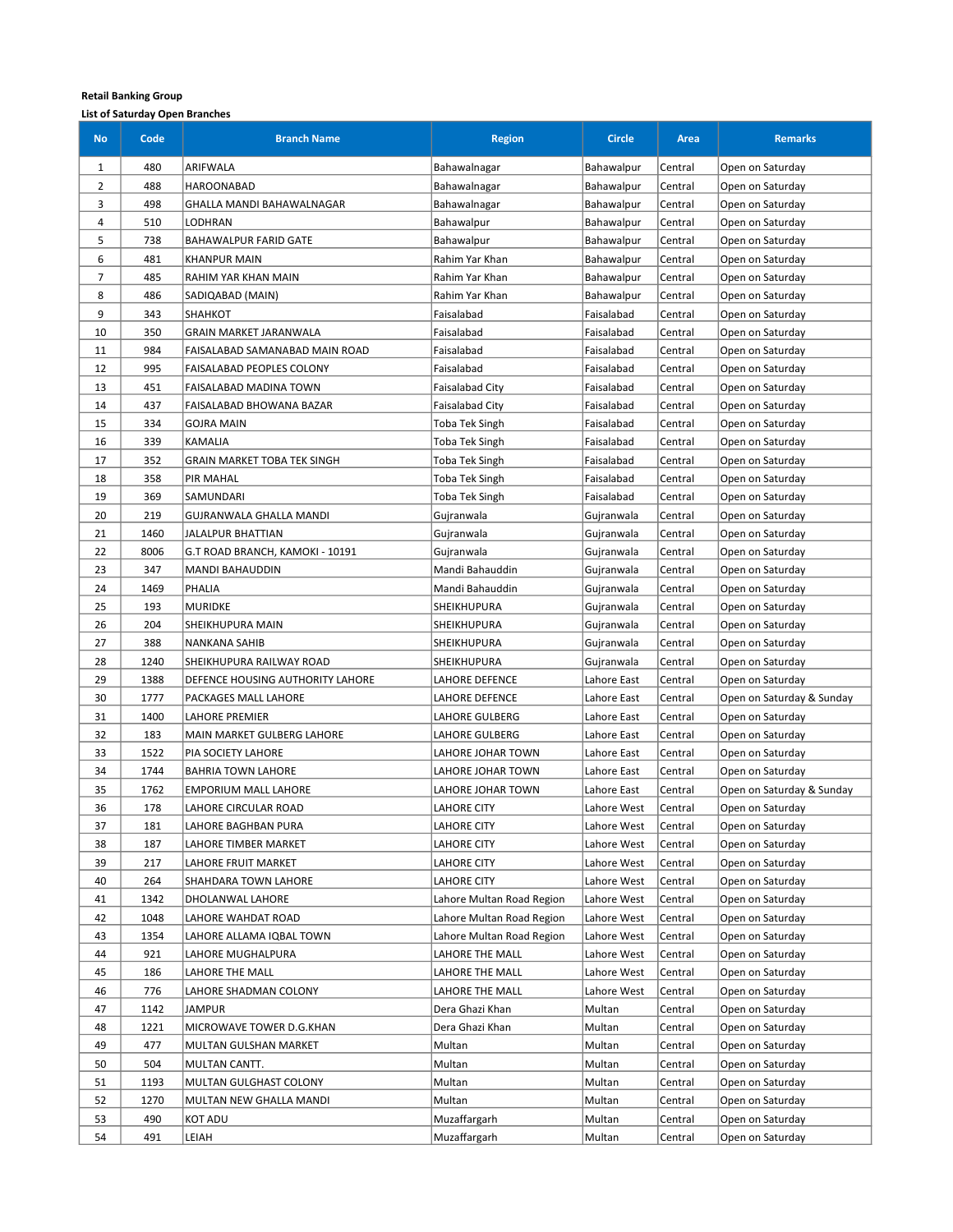| <b>No</b>  | Code       | <b>Branch Name</b>                   | <b>Region</b>     | <b>Circle</b> | Area    | <b>Remarks</b>   |
|------------|------------|--------------------------------------|-------------------|---------------|---------|------------------|
| 55         | 503        | MUZAFFARGARH                         | Muzaffargarh      | Multan        | Central | Open on Saturday |
| 56         | 199        | PATTOKI                              | Okara             | Sahiwal       | Central | Open on Saturday |
| 57         | 770        | M.A. JINNAH ROAD OKARA               | Okara             | Sahiwal       | Central | Open on Saturday |
| 58         | 342        | TANDLIANWALA                         | Okara             | Sahiwal       | Central | Open on Saturday |
| 59         | 482        | MIAN CHANNU                          | Sahiwal           | Sahiwal       | Central | Open on Saturday |
| 60         | 492        | G.T. ROAD, CHICHAWATNI               | Sahiwal           | Sahiwal       | Central | Open on Saturday |
| 61         | 495        | PAK PATTAN MAIN                      | Sahiwal           | Sahiwal       | Central | Open on Saturday |
| 62         | 833        | <b>MISSION CHOWK SAHIWAL</b>         | Sahiwal           | Sahiwal       | Central | Open on Saturday |
| 63         | 487        | BUREWALA GHALLA MANDI                | Vehari            | Sahiwal       | Central | Open on Saturday |
| 64         | 489        | VEHARI                               | Vehari            | Sahiwal       | Central | Open on Saturday |
| 65         | 494        | KHANEWAL                             | Vehari            | Sahiwal       | Central | Open on Saturday |
| 66         | 1410       | GUJRAT G.T. ROAD                     | Gujrat            | Sialkot       | Central | Open on Saturday |
| 67         | 211        | NARANG MANDI                         | Narowal           | Sialkot       | Central | Open on Saturday |
| 68         | 195        | <b>SIALKOT TRUNK BAZAR</b>           | Sialkot           | Sialkot       | Central | Open on Saturday |
| 69         | 1409       | CHAMBER OF COMMERCE & IND. SIALKOT   | Sialkot           | Sialkot       | Central | Open on Saturday |
| 70         | 591        | MANSEHRA                             | Abbottabad        | Abbottabad    | North   | Open on Saturday |
| 71         | 585        | ABBOTTABAD MAIN                      | Abbottabad        | Abbottabad    | North   | Open on Saturday |
| 72         | 587        | <b>HARIPUR</b>                       | Abbottabad        | Abbottabad    | North   | Open on Saturday |
| 73         | 588        | HAVELIAN                             | Abbottabad        | Abbottabad    | North   | Open on Saturday |
| 74         | 589        | <b>HAZRO</b>                         | Attock            | Abbottabad    | North   | Open on Saturday |
| 75         | 598        | <b>ATTOCK CITY</b>                   | Attock            | Abbottabad    | North   | Open on Saturday |
| 76         | 593        | MUZAFFARABAD A.K.                    | Muzaffarabad A.K. | Abbottabad    | North   | Open on Saturday |
| 77         | 714        | RAWALAKOT A.K.                       | Muzaffarabad A.K. | Abbottabad    | North   | Open on Saturday |
| 78         | 607        | MAIN BAZAR, KOTLI A.K.               | Muzaffarabad A.K. | Abbottabad    | North   | Open on Saturday |
| 79         | 151        | <b>MINGORA GREEN CHOWK</b>           | Swat              | Abbottabad    | North   | Open on Saturday |
| 80         | 280        | MINGORA MAIN                         | Swat              | Abbottabad    | North   | Open on Saturday |
| 81         | 300        | KHAWAZA KHAILA                       | Swat              | Abbottabad    | North   | Open on Saturday |
| 82         | 1263       | TIMERGARA                            | Swat              | Abbottabad    | North   | Open on Saturday |
| 83         | 455        | <b>FATEH JANG</b>                    | Fateh Jang        | Islamabad     | North   | Open on Saturday |
| 84         | 1248       | PINDIGHEB                            | Fateh Jang        | Islamabad     | North   | Open on Saturday |
| 85         | 1331       | LALA RUKH                            | Fateh Jang        | Islamabad     | North   | Open on Saturday |
| 86         | 1301       | SECTOR I/9 INDUSTRIAL AREA ISLAMABAD | Islamabad         | Islamabad     | North   | Open on Saturday |
| 87         | 1406       | ISLAMABAD F-10 MARKAZ                | Islamabad         | Islamabad     | North   | Open on Saturday |
| 88         | 613        | MAIN CIVIC CENTRE ISLAMABAD          | Islamabad         | Islamabad     | North   | Open on Saturday |
| 89         | 619        | RAWALPINDI LAL KURTI                 | Rawalpindi Cantt  | Islamabad     | North   | Open on Saturday |
| 90         | 582        | RAWALPINDI CANTT                     | Rawalpindi Cantt  | Islamabad     | North   | Open on Saturday |
| 91         | 581        | RAWALPINDI CITY BANK SQUARE          | Rawalpindi City   | Islamabad     | North   | Open on Saturday |
| 92         | 341        | PIND DADAN KHAN                      | Chakwal           | Jhelum        | North   | Open on Saturday |
| 93         | 603        | <b>CHAKWAL MAIN</b>                  | Chakwal           | Jhelum        | North   | Open on Saturday |
| 94         | 616        | TALAGANG                             | Chakwal           | Jhelum        | North   | Open on Saturday |
| 95         | 586        | GUJAR KHAN                           | Jhelum            | Jhelum        | North   | Open on Saturday |
| 96         | 933        | JHELUM CIVIL LINES                   | Jhelum            | Jhelum        | North   | Open on Saturday |
| 97         | 596        | MIRPUR A.K. MAIN                     | Mirpur A.K.       | Jhelum        | North   | Open on Saturday |
| 98         | 605        | DADYAL NEW TOWN                      | Mirpur A.K.       | Jhelum        | North   | Open on Saturday |
| 99         | 290        | MAIN BAZAR, KOHAT                    | Kohat             | Peshawar      | North   | Open on Saturday |
| 100        | 1293       | CIRCULAR ROAD D.I. KHAN              | Kohat             | Peshawar      | North   | Open on Saturday |
| 101        | 291        | <b>BANNU CITY</b>                    | Kohat             | Peshawar      | North   | Open on Saturday |
| 102        | 279        | THE MALL MARDAN                      | Mardan            | Peshawar      | North   | Open on Saturday |
| 103        | 308        | BATKHELA                             | Mardan            | Peshawar      | North   | Open on Saturday |
| 104        | 900        | <b>SWABI</b>                         | Mardan            | Peshawar      | North   | Open on Saturday |
| 105        | 284        | CHARSADDA MARDAN ROAD                | Peshawar East     | Peshawar      | North   | Open on Saturday |
| 106        | 285        | NOWSHERA CANTT.                      | Peshawar East     | Peshawar      | North   | Open on Saturday |
| 107<br>108 | 693<br>277 | PESHAWAR G.T.ROAD                    | Peshawar East     | Peshawar      | North   | Open on Saturday |
|            |            | PESHAWAR CANTT                       | Peshawar West     | Peshawar      | North   | Open on Saturday |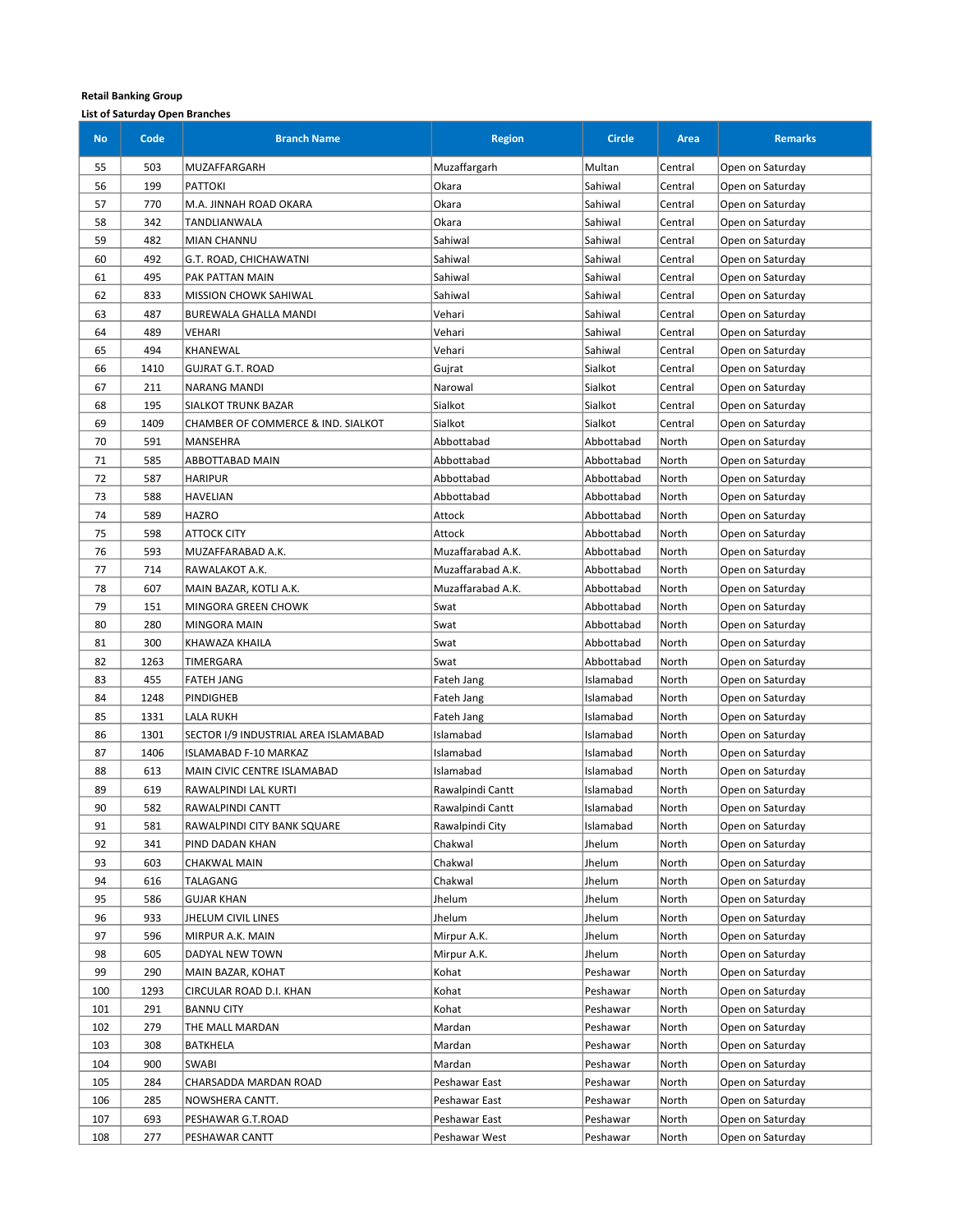| <b>No</b>  | Code           | <b>Branch Name</b>                               | <b>Region</b>                  | <b>Circle</b>                | Area           | <b>Remarks</b>                       |
|------------|----------------|--------------------------------------------------|--------------------------------|------------------------------|----------------|--------------------------------------|
| 109        | 957            | PESHAWAR UNIVERSITY TOWN                         | Peshawar West                  | Peshawar                     | North          | Open on Saturday                     |
| 110        | 1448           | HAYATABAD PESHAWAR                               | Peshawar West                  | Peshawar                     | North          | Open on Saturday                     |
| 111        | 335            | NAWAZ CHOWK JHANG SADDAR                         | Jhang                          | Sargodha                     | North          | Open on Saturday                     |
| 112        | 405            | ATHARA HAZARI                                    | Jhang                          | Sargodha                     | North          | Open on Saturday                     |
| 113        | 1117           | <b>SHORKOT CITY</b>                              | Jhang                          | Sargodha                     | North          | Open on Saturday                     |
| 114        | 1329           | CHINIOT FAISALBAD ROAD                           | Jhang                          | Sargodha                     | North          | Open on Saturday                     |
| 115        | 345            | <b>BHAKKAR</b>                                   | Mianwali                       | Sargodha                     | North          | Open on Saturday                     |
| 116        | 348            | KALLURKOT ROAD DARYA KHAN                        | Mianwali                       | Sargodha                     | North          | Open on Saturday                     |
| 117        | 364            | <b>PIPLAN</b>                                    | Mianwali                       | Sargodha                     | North          | Open on Saturday                     |
| 118        | 829            | JAUHARABAD                                       | Mianwali                       | Sargodha                     | North          | Open on Saturday                     |
| 119        | 1029           | CHASHMA BARRAGE                                  | Mianwali                       | Sargodha                     | North          | Open on Saturday                     |
| 120        | 1289           | MIANWALI BALLO KHEL ROAD                         | Mianwali                       | Sargodha                     | North          | Open on Saturday                     |
| 121        | 336            | SARGODHA LIAQUAT MARKET                          | Sargodha                       | Sargodha                     | North          | Open on Saturday                     |
| 122        | 340            | BHALWAL                                          | Sargodha                       | Sargodha                     | North          | Open on Saturday                     |
| 123        | 354            | SHAHPUR SADDAR                                   | Sargodha                       | Sargodha                     | North          | Open on Saturday                     |
| 124        | 438            | SARGODHA SATELLITE TOWN                          | Sargodha                       | Sargodha                     | North          | Open on Saturday                     |
| 125        | 1188           | UNIVERSITY ROAD SARGODHA                         | Sargodha                       | Sargodha                     | North          | Open on Saturday                     |
| 126        | 77             | HYDERABAD MARKET CHOWK                           | Hyderabad                      | Hyderabad                    | South          | Open on Saturday                     |
| 127        | 1223           | HYDERABAD CANTONMENT AREA                        | Hyderabad                      | Hyderabad                    | South          | Open on Saturday                     |
| 128        | 121            | LATIFABAD NO.7 HYDERABAD                         | Hyderabad                      | Hyderabad                    | South          | Open on Saturday                     |
| 129        | 1407           | HYDERABAD QASIMABAD                              | Hyderabad                      | Hyderabad                    | South          | Open on Saturday                     |
| 130        | 94             | TANDO ALLAHYAR                                   | Mirpurkhas                     | Hyderabad                    | South          | Open on Saturday                     |
| 131        | 85             | MIRPUR KHAS GRAIN MARKET                         | Mirpurkhas                     | Hyderabad                    | South          | Open on Saturday                     |
| 132        | 86             | CHAKRA BAZAR NAWABSHAH                           | Nawabshah                      | Hyderabad                    | South          | Open on Saturday                     |
| 133        | 1247           | KARACHI JAMSHED ROAD                             | Karachi City                   | Karachi City                 | South          | Open on Saturday                     |
| 134        | 1309           | KARACHI MAISAM PLAZA                             | Karachi City                   | Karachi City                 | South          | Open on Saturday                     |
| 135        | 1338           | KARACHI GULSHAN-E-IQBAL                          | Karachi City                   | Karachi City                 | South          | Open on Saturday                     |
| 136        | 1411           | KARACHI GULISTAN-E-JAUHAR                        | Karachi City                   | Karachi City                 | South          | Open on Saturday                     |
| 137        | 1351           | KARACHI AL-ASIF SQUARE                           | Karachi City                   | Karachi City                 | South          | Open on Saturday                     |
| 138        | 1456           | KARACHI NEW SABZI MANDI, SUPER HIGHWAY           | Karachi City                   | Karachi City                 | South          | Open on Saturday                     |
| 139        | 816            | KARACHI BINNORI TOWN                             | Karachi City                   | Karachi City                 | South          | Open on Saturday                     |
| 140        | 1515           | SAFOORA GOTH KARACHI                             | Karachi City                   | Karachi City                 | South          | Open on Saturday                     |
| 141        | 5              | KARACHI S.I.T.E.                                 | Karachi North                  | Karachi City                 | South          | Open on Saturday                     |
| 142        | 55             | KARACHI NORTH NAZIMABAD                          | Karachi North                  | Karachi City                 | South          | Open on Saturday                     |
| 143        | 73             | KARACHI WATER PUMP                               | Karachi North                  | Karachi City                 | South          | Open on Saturday                     |
| 144        | 1345           | NORTH KARACHI INDUSTRIAL AREA                    | Karachi North                  | Karachi City                 | South          | Open on Saturday                     |
| 145        | 1421           | KARACHI U . P . MORE                             | Karachi North                  | Karachi City                 | South          | Open on Saturday                     |
| 146        | 1454           | KARACHI SIEMENS CHOWRANGI                        | Karachi North                  | Karachi City                 | South          | Open on Saturday                     |
| 147        | 49             | KARACHI ORANGI TOWN                              | Karachi North                  | Karachi City                 | South          | Open on Saturday                     |
| 148        | 46             | KARACHI BARKAT-E-HYDERI                          | Karachi North                  | Karachi City                 | South          | Open on Saturday                     |
| 149        | 14             | KARACHI TARIQ ROAD (PECHS                        | Karachi East                   | Karachi East                 | South          | Open on Saturday                     |
| 150        | 42             | KARACHI NURSERY                                  | Karachi East                   | Karachi East                 | South          | Open on Saturday                     |
| 151        | 982            | KARACHI SAUDABAD                                 | Karachi East                   | Karachi East                 | South          | Open on Saturday                     |
| 152        | 52             | KARACHI MALIR CITY                               | Karachi East                   | Karachi East                 | South          | Open on Saturday                     |
| 153        | 4              | KARACHI SADDAR                                   | Karachi South                  | Karachi East                 | South          | Open on Saturday                     |
| 154        | 61             | KARACHI DEFENCE HOUSING AUTHORITY                | Karachi South                  | Karachi East                 | South          | Open on Saturday                     |
| 155        | 1463           | KARACHI BADAR COMMERCIAL STREET # 1              | Karachi South                  | Karachi East                 | South          | Open on Saturday                     |
| 156<br>157 | 4015<br>74     | AL-MURTAZA COMMERCIAL KARACHI<br>KARACHI CLIFTON | Karachi South<br>Karachi South | Karachi East<br>Karachi East | South<br>South | Open on Saturday<br>Open on Saturday |
| 158        | 1271           | KARACHI KORANGI INDUSTRIAL AREA                  | Karachi South                  | Karachi East                 | South          | Open on Saturday                     |
| 159        | $\overline{2}$ | KARACHI JODIA BAZAR                              | Karachi Central                | Karachi West                 | South          | Open on Saturday                     |
| 160        | 1101           | KARACHI TRUCK STAND MAURIPUR                     | Karachi Central                | Karachi West                 | South          | Open on Saturday                     |
| 161        | 18             | KARACHI BUNDER ROAD                              | Karachi Central                | Karachi West                 | South          | Open on Saturday                     |
| 162        | 915            | KARACHI PIDC HOUSE                               | Karachi Central                | Karachi West                 | South          | Open on Saturday                     |